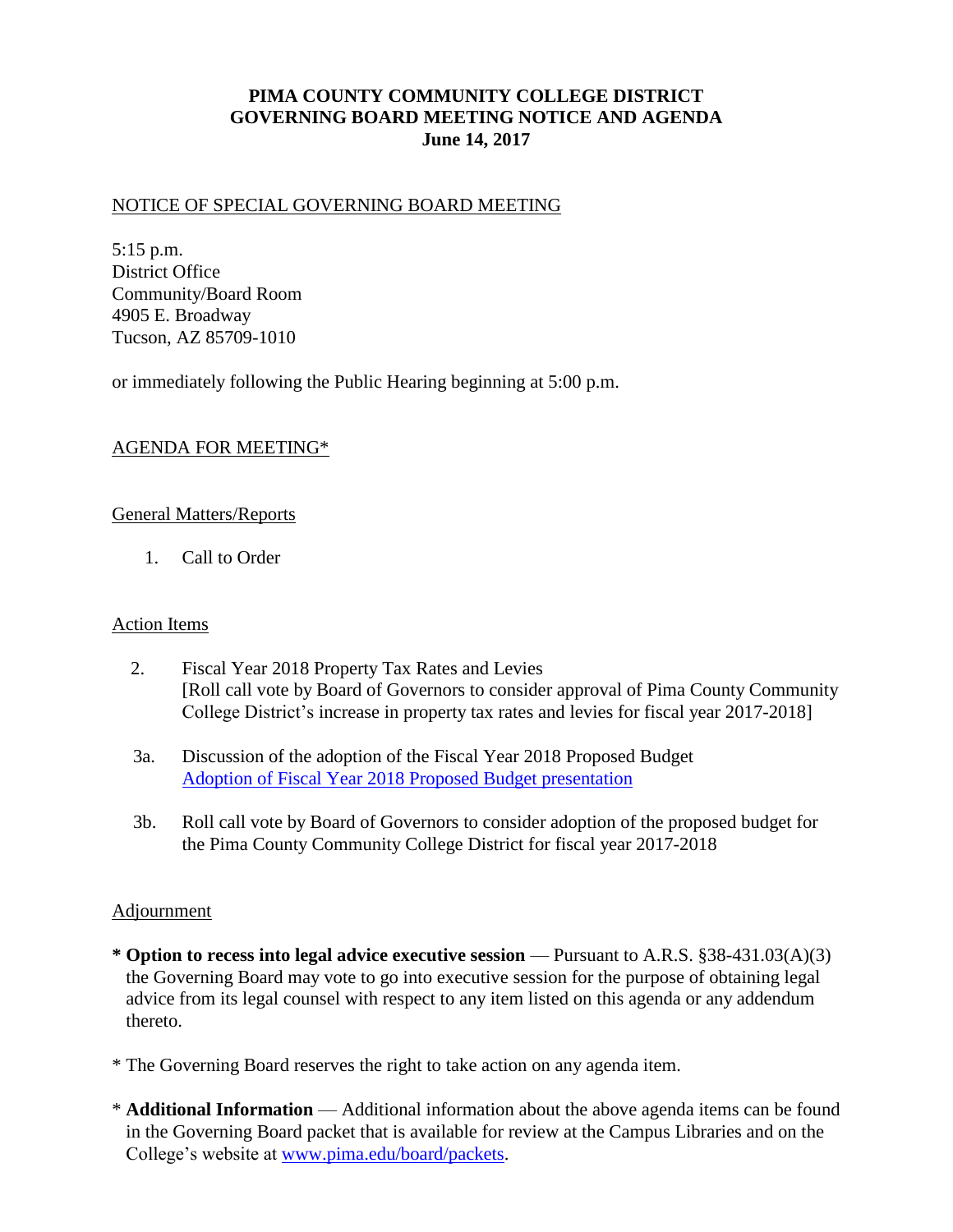\* To request a reasonable accommodation for individuals with disabilities, a minimum of 5 business days before the event is requested. Contact Phone: (520) 206-4539; Fax: (520) 206- 4567.

Members of the Governing Board may participate by telephone, video or internet conferencing.

Meeting presentations will be posted within a reasonable time following the meeting.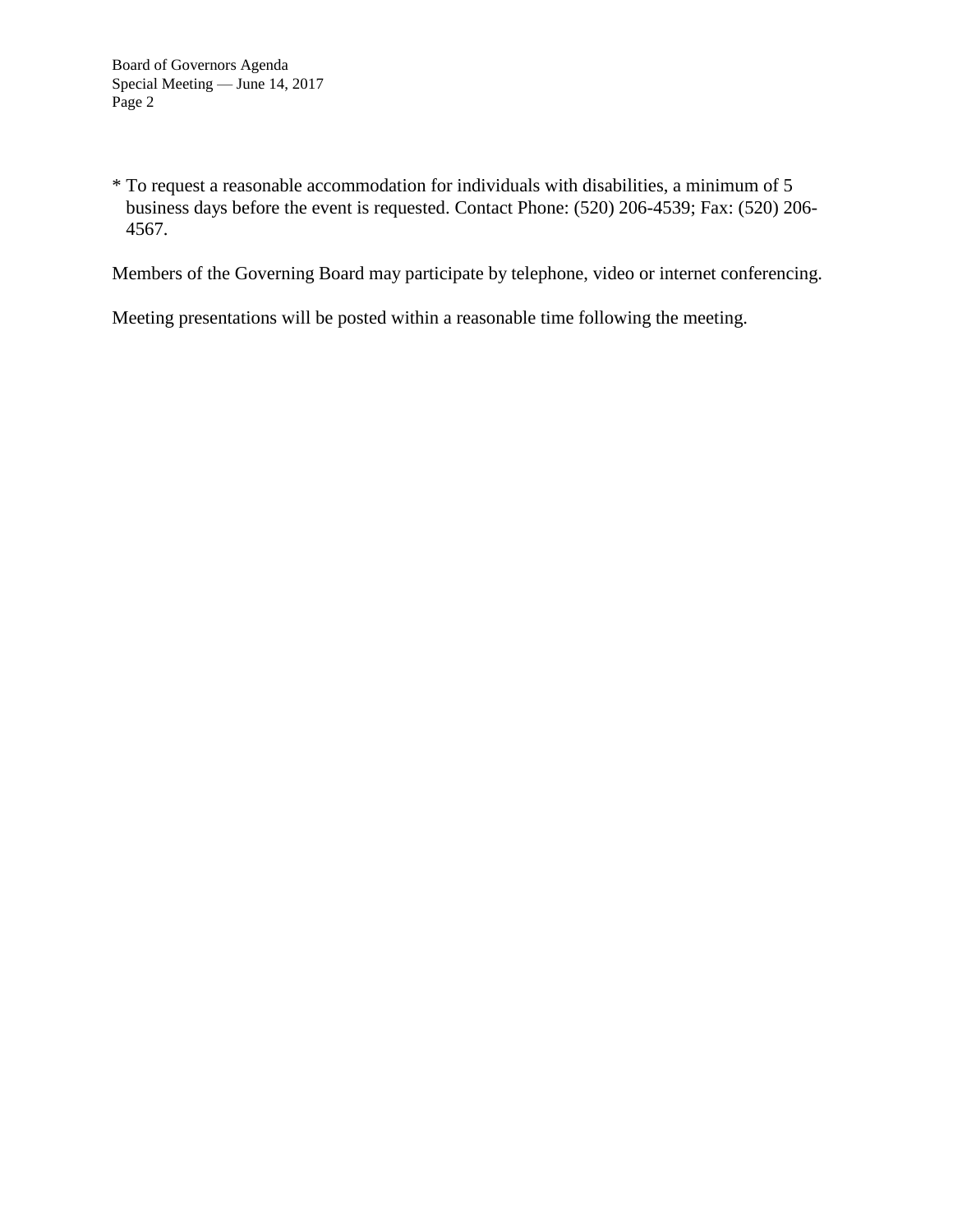## **PimaCountyCommunityCollegeDistrict**

**Governing Board**

4905C East Broadway/Tucson, Arizona 85709-1010

# **ACTION ITEM**

**Meeting Date: 6/14/17 Item Number: 2** 

## **Item Title Contact Person**

Fiscal Year 2018 Property Tax Rates and Levies Dr. David Bea

Executive Vice Chancellor for Finance and Administration (206-4519)

## **Recommendation:**

The Chancellor recommends that the Governing Board, through a roll call vote, approve Pima County Community College District's primary and secondary property tax rates and levies for Fiscal Year 2017-2018.

## **Justification:**

Primary property taxes provide funds to meet a wide variety of College needs, allowing Pima Community College to better serve our community. Such needs include funding to cover cost increases in health benefits, utilities, and other contractual agreements. Secondary taxes fund voter approved general obligation debt service (bonds).

Pursuant to Arizona Revised Statute § 15-1461.01, Pima Community College will hold a public hearing on its intention to raise primary property taxes on existing property. This statute was passed during the 1996 Legislative session with the intent to increase public awareness of property tax levies. In compliance with this statute, a Truth in Taxation Notice was published in the Arizona Daily Star on May 26 and June 5, 2017. The advertisement copy follows the report.

The proposed primary tax levy change will increase the primary tax rate from the levy neutral rate of \$1.3484 to a rate of \$1.3890 per \$100 of assessed valuation. The proposed primary tax rate will result in a tax bill of \$138.90 for a home with full cash value of \$100,000. The proposed secondary tax levy will be zero.

## **Financial Considerations:**

The total increase in primary property tax revenues from both new and existing property compared to the Fiscal Year 2016-2017 budget will be approximately \$4.8 million; about \$1.5 million from growth of existing property, and \$3.3 million from the proposed 3.01% levy increase. The total primary tax levy for Fiscal Year 2018 is projected to be \$112.2 million.

The total secondary tax levy for Fiscal Year 2017 is zero. The combined tax revenues will be \$112.2 million, an increase of \$4.8 million from the current year.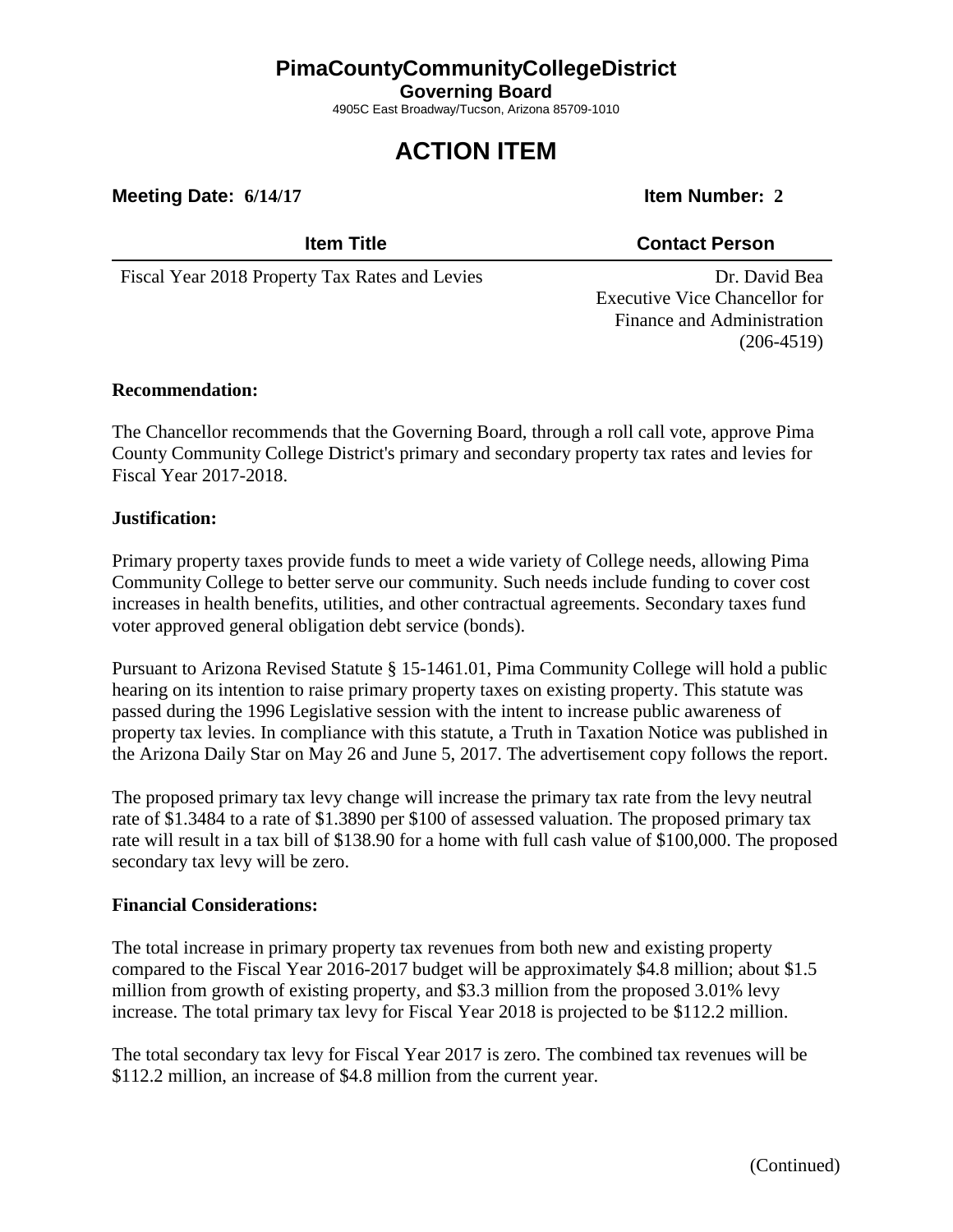The following notice is required by law, including required disclosure and format:

# **TRUTH IN TAXATION HEARING**

## **NOTICE OF TAX INCREASE**

In compliance with section 15-1461.01, Arizona Revised Statutes, Pima County Community College District is notifying its property taxpayers of Pima County Community College District's intention to raise its primary property taxes over last year's level. The Pima County Community College District is proposing an increase in primary property taxes of \$3,278,432 or 3.0%.

For example, the proposed tax increase will cause Pima County Community College District's primary property taxes on a \$100,000 home to increase from \$134.84 (total taxes that would be owed without the proposed tax increase) to \$138.90 (total proposed taxes including the tax increase).

This proposed increase is exclusive of increased primary property taxes received from new construction. The increase is also exclusive of any changes that may occur from property tax levies for voter approved bonded indebtedness or budget and tax overrides.

All interested citizens are invited to attend the public hearing on the tax increase that is scheduled to be held Wednesday, June 14, 2017 at 5:00 p.m. in the Community/Board Room at the District Office of Pima Community College, 4905 E. Broadway, Tucson, Arizona 85709-1005.



| Approvals             |                  |  |
|-----------------------|------------------|--|
| <b>Contact Person</b> |                  |  |
|                       | David Bea, Ph.D. |  |

**Chancellor** 

Lee D. Lambert, J.D.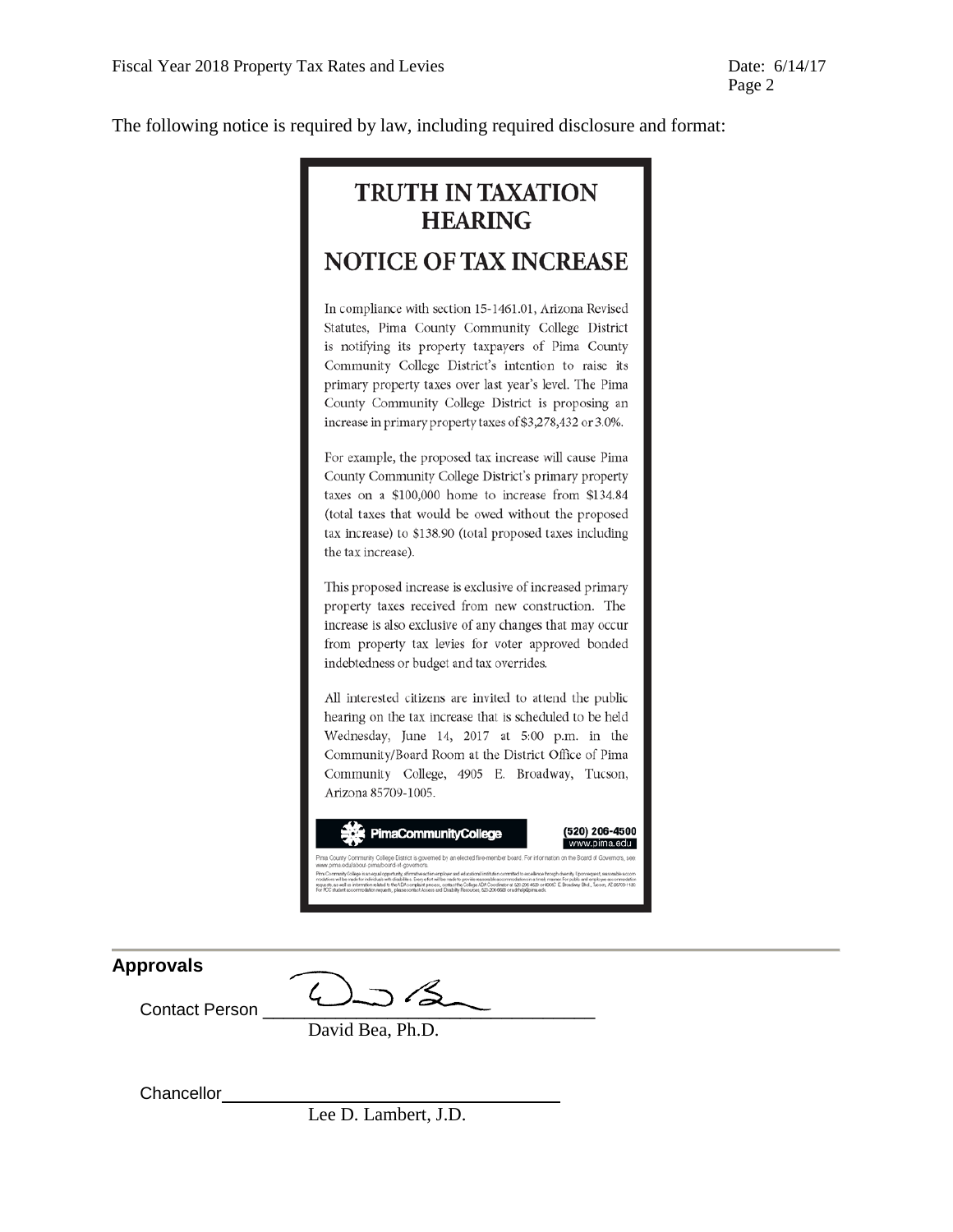## **PimaCountyCommunityCollegeDistrict**

**Governing Board**

4905C East Broadway/Tucson, Arizona 85709-1010

# **ACTION ITEM**

**Meeting Date: 06/14/17 Item Number: 3** 

## **Item Title Contact Person**

Adoption of Fiscal Year 2018 Proposed Budget Dr. David Bea

Executive Vice Chancellor for Finance and Administration (206-4519)

## **Recommendation:**

The Chancellor recommends that the Governing Board adopt the proposed budget for the Pima County Community College District for Fiscal Year July 1, 2017 through June 30, 2018. The budget contains parameters set by the Board at their May 2017 meeting.

## **Justification:**

The Fiscal Year 2018 proposed budget development process began in October 2016, with the Executive Leadership Team's review of the current finances of the College and the development of scenarios to plan for the future. The implementation of the Educational and Facilities Master Plans were taken into consideration as requests for capital projects were reviewed and prioritized.

The Governing Board's participation began with a study session in December 2016, in which the budget scenarios were reviewed, and has continued with a series of actions including the approval of tuition rates, contracts for employee benefits, capital projects, and lease financing agreements. The Governing Board reviewed the Fiscal Year 2018 proposed budget at its May 10, 2017 meeting, concluding with recommendations for salaries, debt service, and tax levies and rates, as well as approval to publish the proposed budget and Truth in Taxation notifications in the *Arizona Daily Star*. These parameters were utilized in the development of the proposed budget that will be presented at the June 14, 2017 public hearing.

The Governing Board must conduct the statutorily required public hearing on the Fiscal Year 2018 budget. Section 15-1461 of the Arizona Revised Statutes requires that "immediately following the public hearing the chairman shall call to order the special board meeting for the purpose of adopting the budget." Having met the requirements prescribed by law for the review of the proposed budget, the Chancellor recommends final adoption of the *Budget for Fiscal Year 2018*, which is summarized in the required official format and attached on the following pages.

## **Financial Considerations:**

The Fiscal Year 2018 General Fund budget is \$153.1 million, and the total budget for All Funds is \$246.1 million. Significant items of note include: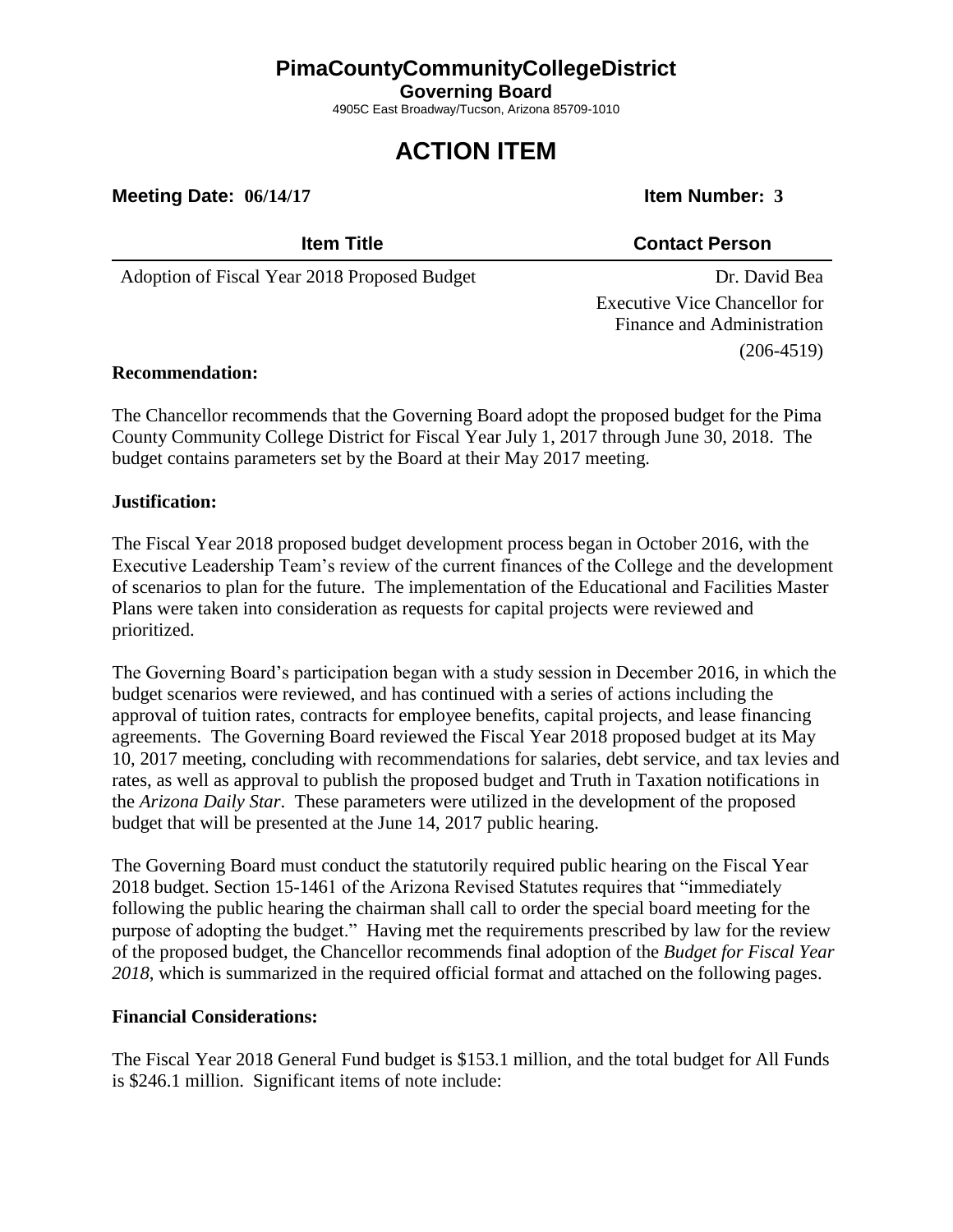- Revenues
	- o \$3.00 per credit increase to in-state tuition
	- o \$1.5 million increase in property tax revenue due to growth/new property added to the tax roll, with an additional \$3.3 million due to an increase in the primary tax rate to the levy maximum (3.01%)
- Expenditures
	- o Benefits obligations expected to remain unchanged from Fiscal Year 2017
	- o \$1.4 million increase in utilities and contractual services
	- o \$6.3 million reduction through the closure of existing vacant positions
	- o 2% increase to salaries and wages for regular employees; salary scales will be lifted temporarily and subsequently reviewed for the Fiscal Year 2019 budget cycle
	- o 2% increase to the adjunct faculty contract rate
	- o \$3.6 million in debt service (based on \$45 million in revenue bonds) to begin implementation of the Educational and Facilities Master Plans
	- o \$1.7 million in lease financing for IT and various capital equipment
	- o \$1.0 million to fund:
		- Compensation and classification study
		- **Marketing campaign to further Pima's brand**

The budget provides balance between the need to revitalize the College for future growth while aligning fiscal resources with projected enrollment and capacity. In accordance with ARS 15- 1461, the budget may not exceed the maximum expenditures set at the time of Board adoption.

## *Salaries and Wages*

At the request of the Board Chair, additional options for salaries and wages are presented in the table below. To maintain compliance with state law, information is provided to demonstrate the method by which the budget will be balanced so as not to exceed the total maximum expenditures set in the published Fiscal Year 2018 Budget.

|               | <b>Salaries and Wages</b><br>for Regular | Adjunct<br>Faculty | <b>Additional</b><br><b>Personnel</b> |                                                                |
|---------------|------------------------------------------|--------------------|---------------------------------------|----------------------------------------------------------------|
|               | <b>Employees</b>                         | Rate               | Costs                                 | <b>Changes to Fiscal Year 2018 Budget</b>                      |
| Proposed      | 2% increase to salaries                  | 2%                 | \$2.1                                 | None $-$ a 2% increase has already been included in the        |
| Fiscal Year   | and wages; salary                        | increase,          | million                               | budget for personnel expenditures.                             |
| 2018          | scales will be                           | equaling           |                                       |                                                                |
| <b>Budget</b> | temporarily lifted and                   | \$816 per          |                                       |                                                                |
|               | reviewed for FY19.                       | load hour.         |                                       |                                                                |
| Option 1      | 2.5% increase to                         | 2.5%               | \$2.6                                 | Increase of \$0.5 million to personnel expenditures. The       |
|               | salaries and wages;                      | increase,          | million                               | additional 0.5% increase to salaries and wages will be funded  |
|               | salary scales will be                    | equaling           |                                       | through money previously budgeted for a compensation and       |
|               | temporarily lifted and                   | \$820 per          |                                       | classification study, as well as a marketing campaign to       |
|               | reviewed for FY19.                       | load hour.         |                                       | further Pima's brand.                                          |
| Option 2      | 2.5% increase to                         | 2.5%               | \$2.6                                 | Increase of \$0.5 million to personnel expenditures. The       |
|               | salaries and wages;                      | increase,          | million                               | additional 0.5% increase to salaries and wages will be funded  |
|               | salary scales will be                    | equaling           |                                       | through money previously budgeted for a compensation and       |
|               | lifted.                                  | \$820 per          |                                       | classification study, as well as a marketing campaign to       |
|               |                                          | load hour.         |                                       | further Pima's brand. Expenditures for this option will factor |
|               |                                          |                    |                                       | into the College's budget beyond Fiscal Year 2018 and are      |
|               |                                          |                    |                                       | above the projections in the scenarios previously discussed.   |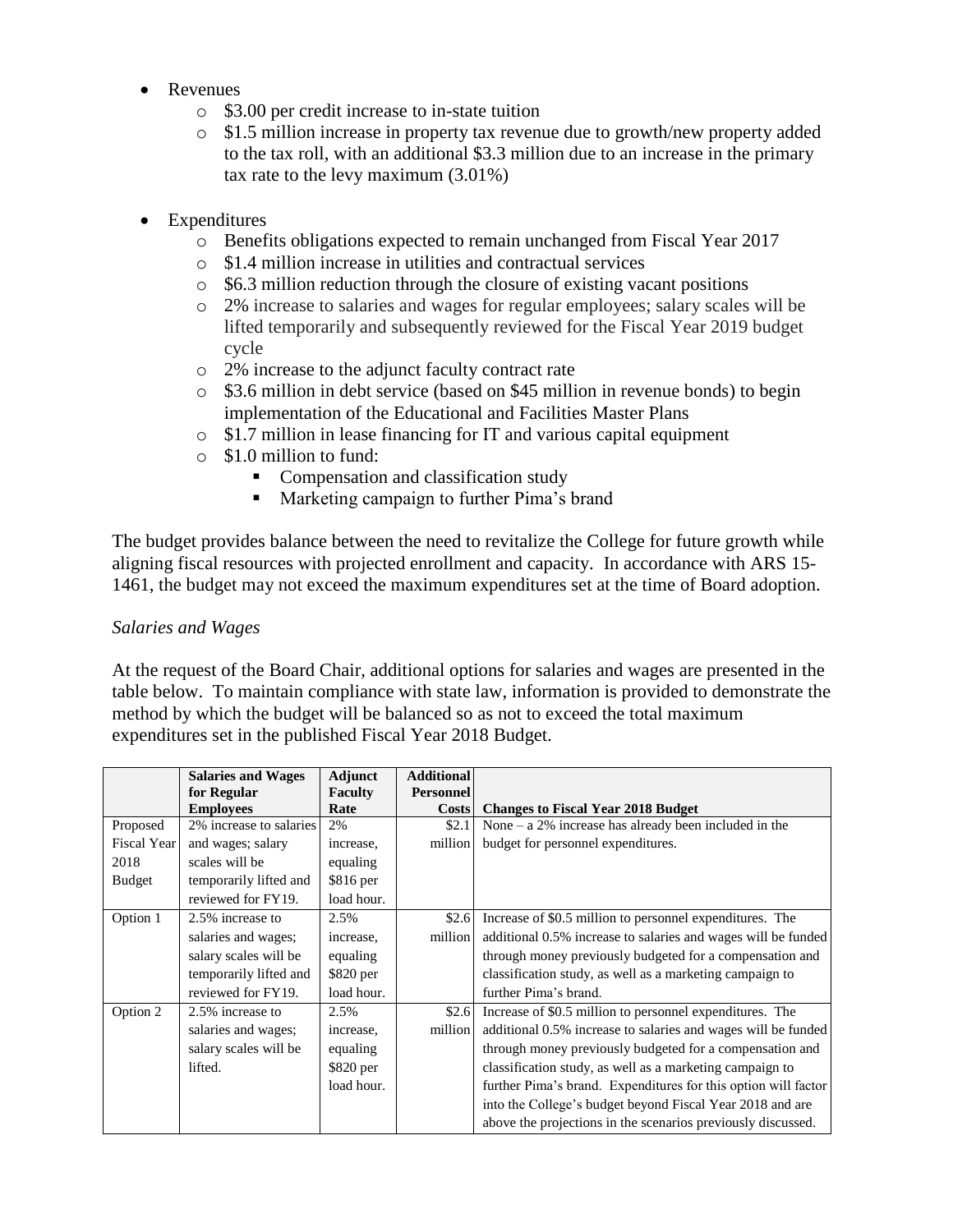## **Strategic Plan:**

This action item supports the 2017-2021 Strategic Plan.

| <b>Approvals</b>      |                         |  |
|-----------------------|-------------------------|--|
| <b>Contact Person</b> | $\supset$ $\mathcal{L}$ |  |
|                       | David Bea, Ph.D.        |  |
|                       |                         |  |

**Chancellor** 

Lee D. Lambert, J.D.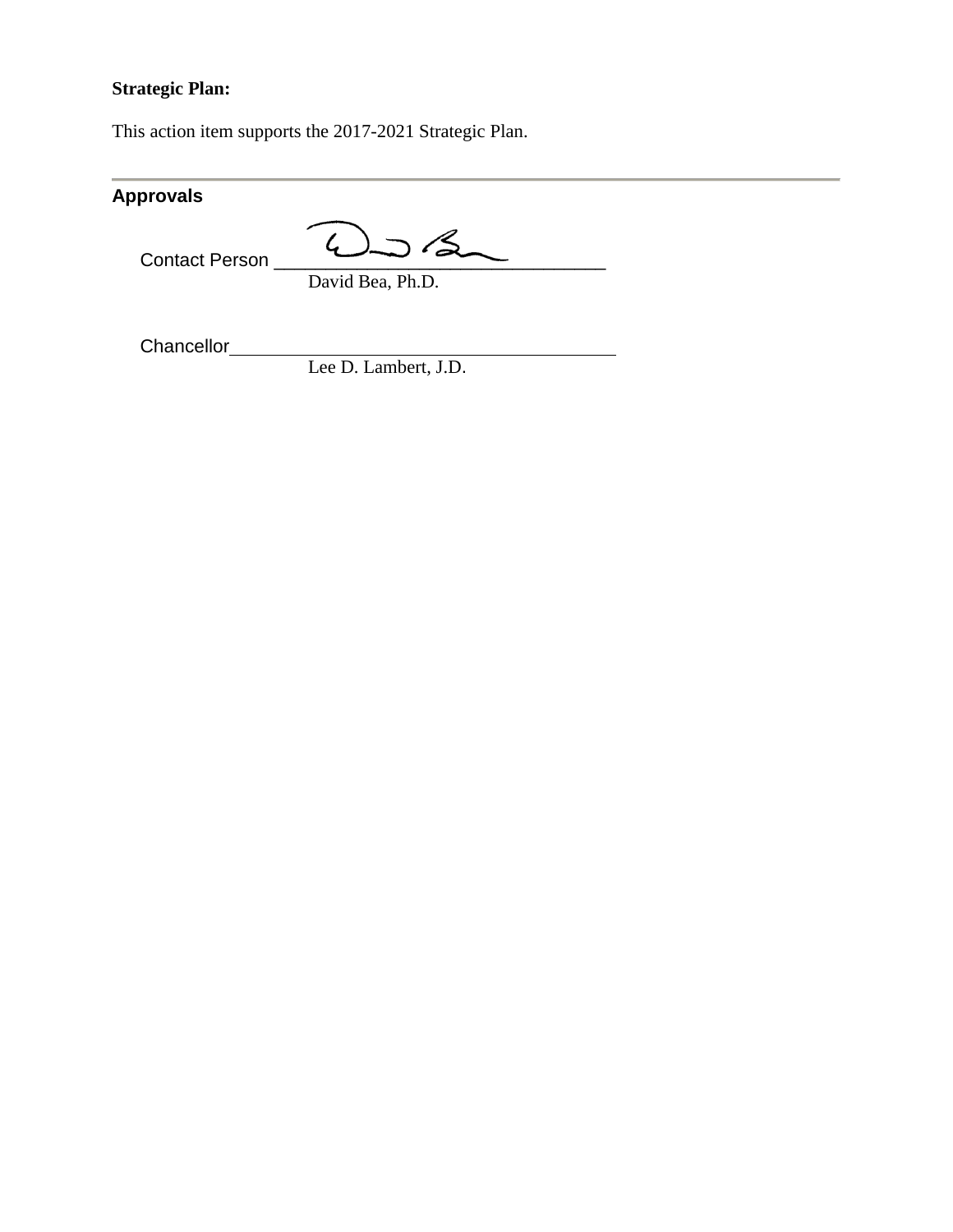#### **BUDGET FOR FISCAL YEAR 2018 SUMMARY OF BUDGET DATA**

|      |           |                                                                                                                                                                                                         |                                                                    |          |                                                                     |                               |                 | <b>From Budget 2017</b><br>To Budget 2018                         |                                                     |
|------|-----------|---------------------------------------------------------------------------------------------------------------------------------------------------------------------------------------------------------|--------------------------------------------------------------------|----------|---------------------------------------------------------------------|-------------------------------|-----------------|-------------------------------------------------------------------|-----------------------------------------------------|
| I.   |           | <b>CURRENT GENERAL AND PLANT FUNDS</b>                                                                                                                                                                  | <b>Budget</b><br>2018                                              |          | <b>Budget</b><br>2017                                               |                               |                 | Amount                                                            | $\frac{0}{0}$                                       |
|      | А.        | Expenditures:<br><b>Current General Fund</b><br>Unexpended Plant Fund<br>Retirement of Indebtedness Plant Fund<br><b>TOTAL</b>                                                                          | 163,051,000<br>24,796,000<br>5,311,000<br>193,158,000              | \$       | 165,069,000<br>24,005,000<br>700,000<br>189,774,000                 |                               | <b>S</b><br>\$. | (2,018,000)<br>791,000<br>4,611,000<br>3,384,000                  | $-1.2%$<br>3.3%<br>658.7%<br>1.8%                   |
|      | <b>B.</b> | Expenditures Per Full-Time Student Equivalent (FTSE):<br><b>Current General Fund</b><br>Unexpended Plant Fund<br>Projected FTSE Count                                                                   | 8,217 / FTSE<br>$1,250$ /FTSE<br>19.842                            | \$.      | 20,000                                                              | 8,253 / FTSE<br>$1,200$ /FTSE |                 | $(36)$ /FTSE<br>49 / FTSE                                         | $-0.4%$<br>4.1%                                     |
| Π.   |           | TOTAL ALL FUNDS ESTIMATED PERSONNEL COMPENSATION<br><b>Employee Salaries and Hourly Costs</b><br><b>Retirement Costs</b><br><b>Healthcare Costs</b><br><b>Other Benefit Costs</b><br><b>TOTAL</b>       | 97,562,000<br>10,154,000<br>10,646,000<br>8,940,000<br>127,302,000 | \$<br>\$ | 102,973,000<br>10,578,000<br>11,296,000<br>9,328,000<br>134,175,000 |                               | \$              | (5,411,000)<br>(424,000)<br>(650,000)<br>(388,000)<br>(6,873,000) | $-5.3%$<br>$-4.0%$<br>$-5.8%$<br>$-4.2%$<br>$-5.1%$ |
| III. | А.        | SUMMARY OF PRIMARY AND SECONDARY PROPERTY TAX LEVIES AND RATES<br>Amount Levied:<br>Primary Tax Levy<br>Secondary Tax Levy<br><b>TOTAL LEVY</b>                                                         | 112, 161, 162<br>112, 161, 162                                     | \$       | 107,346,737<br>107,346,737                                          |                               | \$              | 4,814,425<br>4,814,425                                            | 4.5%<br>4.5%                                        |
| IV.  | B.        | Rates Per \$100 Net Assessed Valuation:<br>Primary Tax Rate<br>Secondary Tax Rate<br><b>TOTAL RATE</b><br>MAXIMUM ALLOWABLE PRIMARY PROPERTY TAX LEVY FOR FISCAL YEAR 2018 PURSUANT TO A.R.S. §42-17051 | 1.3890<br>1.3890                                                   |          | 1.3733<br>1.3733                                                    |                               |                 | 0.0157<br>0.0157                                                  | 1.1%<br>1.1%<br>112, 161, 162                       |

On June 14, 2017, at 5:00 p.m., the Pima County Community College District has scheduled a public hearing on its proposed fiscal year 2017/18 budget. Included in the proposed budget are those funds supported by a property tax levy. The hearing will be held in the Community/ Board Room, District Office, 4905C East Broadway, Tucson, Arizona 85709-1005. The special meeting to adopt the budget is scheduled at 5:15 p.m., or immediately following the public hearing. The public is invited to appear and make comments and ask questions concerning the proposed budget and the property tax levy of the District.

V. AMOUNT RECEIVED FROM PRIMARY PROPERTY TAXES IN FISCAL YEAR 2017 IN EXCESS OF THE MAXIMUM ALLOWABLE AMOUNT AS CALCULATED PURSUANT TO A.R.S. §42-17051

\$

**Increase/Decrease**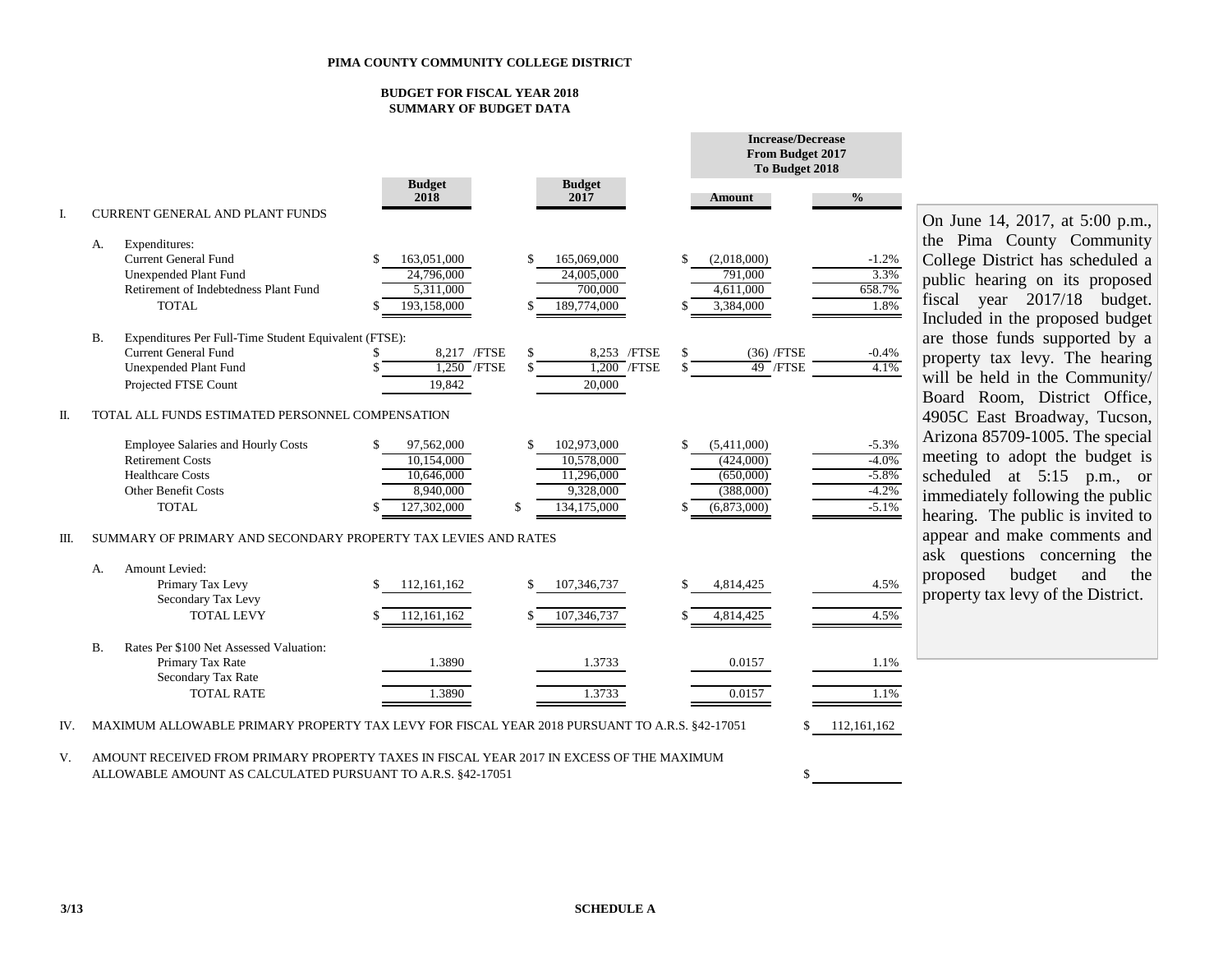#### **PIMA COUNTY COMMUNITY COLLEGE DISTRICT**

#### **BUDGET FOR FISCAL YEAR 2018 RESOURCES**

|                                               | <b>CURRENT FUNDS</b> |  |               |  |             | <b>PLANT FUNDS</b> |                   |  |               |      |              |                 |    |              |           |
|-----------------------------------------------|----------------------|--|---------------|--|-------------|--------------------|-------------------|--|---------------|------|--------------|-----------------|----|--------------|-----------|
|                                               | General              |  | Restricted    |  | Auxiliary   |                    | Unexpended        |  | Retirement of |      | Other        | Total           |    | Total        | $\%$      |
|                                               | Fund                 |  | Fund          |  | Fund        |                    | <b>Plant Fund</b> |  | Indebtedness  |      | Funds        | All Funds       |    | All Funds    | Increase/ |
|                                               | 2018                 |  | 2018          |  | 2018        |                    | 2018              |  | 2018          |      | 2018         | 2018            |    | 2017         | Decrease  |
| <b>BEGINNING BALANCES-July 1*</b>             |                      |  |               |  |             |                    |                   |  |               |      |              |                 |    |              |           |
| Restricted                                    |                      |  | 5,097,000 \$  |  |             |                    |                   |  | 745,000       | S    |              | 5,842,000       |    | 4,122,000    | 41.7%     |
| Unrestricted                                  | 79,592,000           |  |               |  | 9,914,000   |                    | 16,063,000        |  |               |      |              | 105,569,000     |    | 96,745,000   | 9.1%      |
| <b>Total Beginning Balances</b>               | 79,592,000           |  | 5,097,000     |  | 9,914,000   |                    | 16,063,000        |  | 745,000       |      |              | 111,411,000     |    | 100,867,000  | 10.5%     |
| <b>REVENUES AND OTHER INFLOWS</b>             |                      |  |               |  |             |                    |                   |  |               |      |              |                 |    |              |           |
| <b>Student Tuition and Fees</b>               |                      |  |               |  |             |                    |                   |  |               |      |              |                 |    |              |           |
| <b>General Tuition</b>                        | 37,439,000           |  |               |  |             |                    |                   |  |               |      |              | 37,439,000      | S. | 38,086,000   | $-1.7%$   |
| <b>Out-of-District Tuition</b>                |                      |  |               |  |             |                    |                   |  |               |      |              |                 |    |              |           |
| Out-of-State Tuition                          | 4,220,000            |  |               |  |             |                    |                   |  |               |      |              | 4,220,000       |    | 4,651,000    | $-9.3%$   |
| <b>Student Fees</b>                           | 7,695,000            |  |               |  | 2,000       |                    | 1,000,000         |  |               |      |              | 8,697,000       |    | 8,388,000    | 3.7%      |
| Tuition and Fee Remissions or Waivers         | (2,178,000)          |  |               |  |             |                    |                   |  |               |      |              | (2,178,000)     |    | (2,942,000)  | $-26.0%$  |
| <b>State Appropriations</b>                   |                      |  |               |  |             |                    |                   |  |               |      |              |                 |    |              |           |
| Maintenance Support                           |                      |  |               |  |             |                    |                   |  |               |      |              |                 |    |              |           |
| <b>Equalization Aid</b>                       |                      |  |               |  |             |                    |                   |  |               |      |              |                 |    |              |           |
| Capital Support                               |                      |  |               |  |             |                    |                   |  |               |      |              |                 |    |              |           |
| <b>Property Taxes</b>                         |                      |  |               |  |             |                    |                   |  |               |      |              |                 |    |              |           |
| Primary Tax Levy                              | 112,161,162          |  |               |  |             |                    |                   |  |               |      |              | 112, 161, 162   |    | 107,346,737  | 4.5%      |
| Secondary Tax Levy                            |                      |  |               |  |             |                    |                   |  |               |      |              |                 |    |              |           |
| Gifts, Grants, and Contracts                  | 2,481,000            |  | 50,684,000    |  |             |                    |                   |  |               |      |              | 53,165,000      |    | 58,052,000   | $-8.4%$   |
| Sales and Services                            | 825,000              |  |               |  | 1,254,000   |                    |                   |  |               |      |              | 2,079,000       |    | 2,628,000    | $-20.9%$  |
| <b>Investment Income</b>                      | 330,000              |  |               |  | 1,000       |                    |                   |  |               |      |              | 331,000         |    | 319,000      | 3.8%      |
| <b>State Shared Sales Tax</b>                 |                      |  | 2,000,000     |  |             |                    |                   |  |               |      |              | 2,000,000       |    | 2,200,000    | $-9.1%$   |
| <b>Other Revenues</b>                         | 30,838               |  |               |  | 385,000     |                    |                   |  |               |      |              | 415,838         |    | 307,263      | 35.3%     |
| Proceeds from Sale of Bonds                   |                      |  |               |  |             |                    |                   |  |               |      | 45,000,000   | 45,000,000      |    |              | $\sim$    |
| <b>Total Revenues and Other Inflows</b>       | 163,004,000          |  | 52,684,000    |  | 1,642,000   |                    | 1,000,000         |  |               |      | 45,000,000   | 263,330,000     |    | 219,036,000  | 20.2%     |
| <b>TRANSFERS</b>                              |                      |  |               |  |             |                    |                   |  |               |      |              |                 |    |              |           |
| Transfers In                                  | 16,920,000           |  | 57,000        |  |             |                    | 7,733,000         |  | 5,311,000     |      |              | 30,021,000      |    | 9,353,000    | 221.0%    |
| (Transfers Out)                               | (27,700,000)         |  | (1,599,000)   |  | (722,000)   |                    |                   |  |               |      |              | (30,021,000)    |    | (9,353,000)  | 221.0%    |
| <b>Total Transfers</b>                        | (10,780,000)         |  | (1,542,000)   |  | (722,000)   |                    | 7,733,000         |  | 5,311,000     |      |              |                 |    |              |           |
| Less:                                         |                      |  |               |  |             |                    |                   |  |               |      |              |                 |    |              |           |
| Emergency and cash reserves                   | (13,692,000)         |  |               |  | (2,300,000) |                    |                   |  |               |      |              | (15,992,000)    |    | (15,598,000) | 2.5%      |
| Future capital projects                       | (55,073,000)         |  |               |  | (7,001,000) |                    |                   |  | (745,000)     |      | (45,000,000) | (107, 819, 000) |    | (52,687,000) | 104.6%    |
| Indirect cost recovery                        |                      |  | (4,830,000)   |  |             |                    |                   |  |               |      |              | (4,830,000)     |    | (3,789,000)  | 27.5%     |
| Total Resources Available for the Budget Year | 163,051,000 \$       |  | 51,409,000 \$ |  | 1,533,000   |                    | 24,796,000        |  | 5,311,000     | l \$ |              | 246,100,000     |    | 247,829,000  | $-0.7%$   |
|                                               |                      |  |               |  |             |                    |                   |  |               |      |              |                 |    |              |           |

\*These amounts exclude amounts not in spendable form (i.e., prepaids, inventories, and capital assets) or amounts legally or contractually required to be maintained intact.